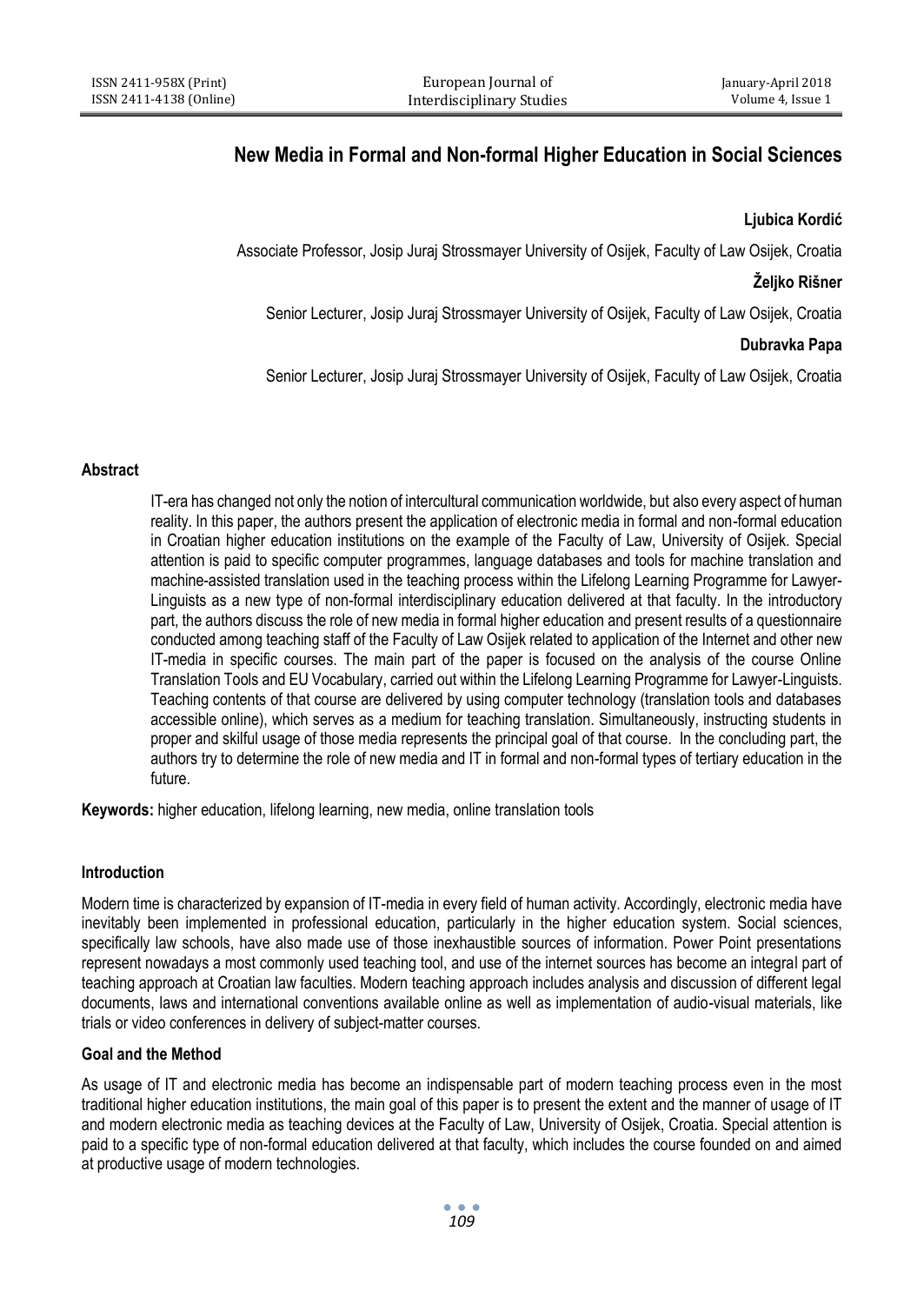| ISSN 2411-958X (Print)  | European Journal of       | January-April 2018 |
|-------------------------|---------------------------|--------------------|
| ISSN 2411-4138 (Online) | Interdisciplinary Studies | Volume 4. Issue 1  |

In the introductory part, the authors discuss the role of new media in contemporary higher education. As illustration, the usage of the Internet sources and electronic media in delivery of subject-matter courses in Croatian higher education institutions is presented by analyzing the results of the questionnaire conducted among the teachers of the Faculty of Law Osijek and the Faculty of Law Zagreb in the year 2013 (Kordić, Papa 2013). In that part of the paper, we use a comparative approach and the method of statistical analysis. The main part of the paper is focused on the use of modern IT media and online translation tools within the non-formal education program carried out at the Faculty of Law Osijek: the Lifelong Learning Program for Lawyer-Linguists. Special attention is paid to the course *Online Translation Tools and EU Vocabulary*, in which online database and machine translation tools perform two functions: they serve as a means of instruction, and at the same time, the ability to use them independently represents the principal goal of the course. In that part of the paper, the authors use a qualitative approach to the analysis of the subject presented. Although this paper only partly relies on the research results, we are convinced that it gives a valuable contribution to modern education science by presenting and discussing a non-formal type of higher education developed in Croatia as a response to changed economic and employment circumstances in which modern electronic media play an important role as teaching devices.

#### **IT and modern higher education system**

The upcoming generations of the 21st century have all grown up surrounded by computers, the internet and mobile phones and are often considered as generations of the "digital natives". This fact has quite clearly defined their relationship to digital technology. They expect the features such as the IT- founded creativity and communication to be a part of their everyday lives, their education and the way they learn and communicate. In this context, the students of today are no longer similar to the students taught by the 20<sup>th</sup> century methods. In order to make the universities competitive, these technologies need to be integrated into the curricula and the courses designed, in order to reflect professional real life. On the other hand, most academic teachers assume digital technology to be an integral part of social and educational lives of their students but not of the people of their own age. Many discussions about modern education focusing on IT are related to its effect on teachers, institutions and learners as end users. The academic circles and educators are challenged by the way current generations feel comfortable in using digital technology. For the sake of students' intrinsic motivation as well as for the purpose of productive and elaborate computer assisted learning, it is important to introduce information technology into the teaching process. According to Dudeney and Hockly (2007), information technology can be used in education in different ways. Students and teachers can use websites to browse for authentic information unlike teacher created materials, which facilitates at the same time the personalized learning experience and approach to learning. Internet-based project work incorporates task based and cooperative learning (from simple information gathering to simulations and webquests). Communicative approach to language learning is supported by using email, chat and Skype, which again points out the importance of cross cultural communication and intercultural competence. Furthermore, opportunities for collaborative tools such as Wikis, Google Docs, or Share Point incorporate a wide variety of audio-visual items supporting the communication both written and oral. Online reference tools can be used to relate to online resources (corpuses, dictionaries, thesauruses etc.).

The New Media Consortium (NMC) is a non-profit group of more than 250 higher education institutions, museums and companies, whose task is to stimulate and promote the exploration and use of new media and technologies for learning and creative expression. The NMC points out that in the years to come, the key trends speeding up the introduction of technology in higher education will be " (…) advancing cultures of change and innovation, increasing cross-institution collaboration, growing focus on measuring learning, proliferation of open educational resources, increasing use of blended learning and redesigning learning spaces" (2015 Horizon Report, Higher Education Edition, [http://www.nmc.org/\)](http://www.nmc.org/).

#### **Implementation of IT at Croatian law faculties**

## **IT in the formal type of education**

As pointed out previously, modern technologies and new media need to be integrated into the teaching process of higher education institutions worldwide. In order to explore the extent of the usage of IT and modern media in education of prospective lawyers in Croatia, we included several questions related to this issue into a wider questionnaire conducted in 2014 at the Faculties of Law in Croatian towns of Zagreb and Osijek. General purpose of the questionnaire was to establish the attitudes of specialized teachers at those faculties towards the importance of knowledge of the English language for law students and to explore their own usage of teaching materials and legal documents in English available on the internet and accessible by using modern technologies. Overall results of that research were published in the professional journal of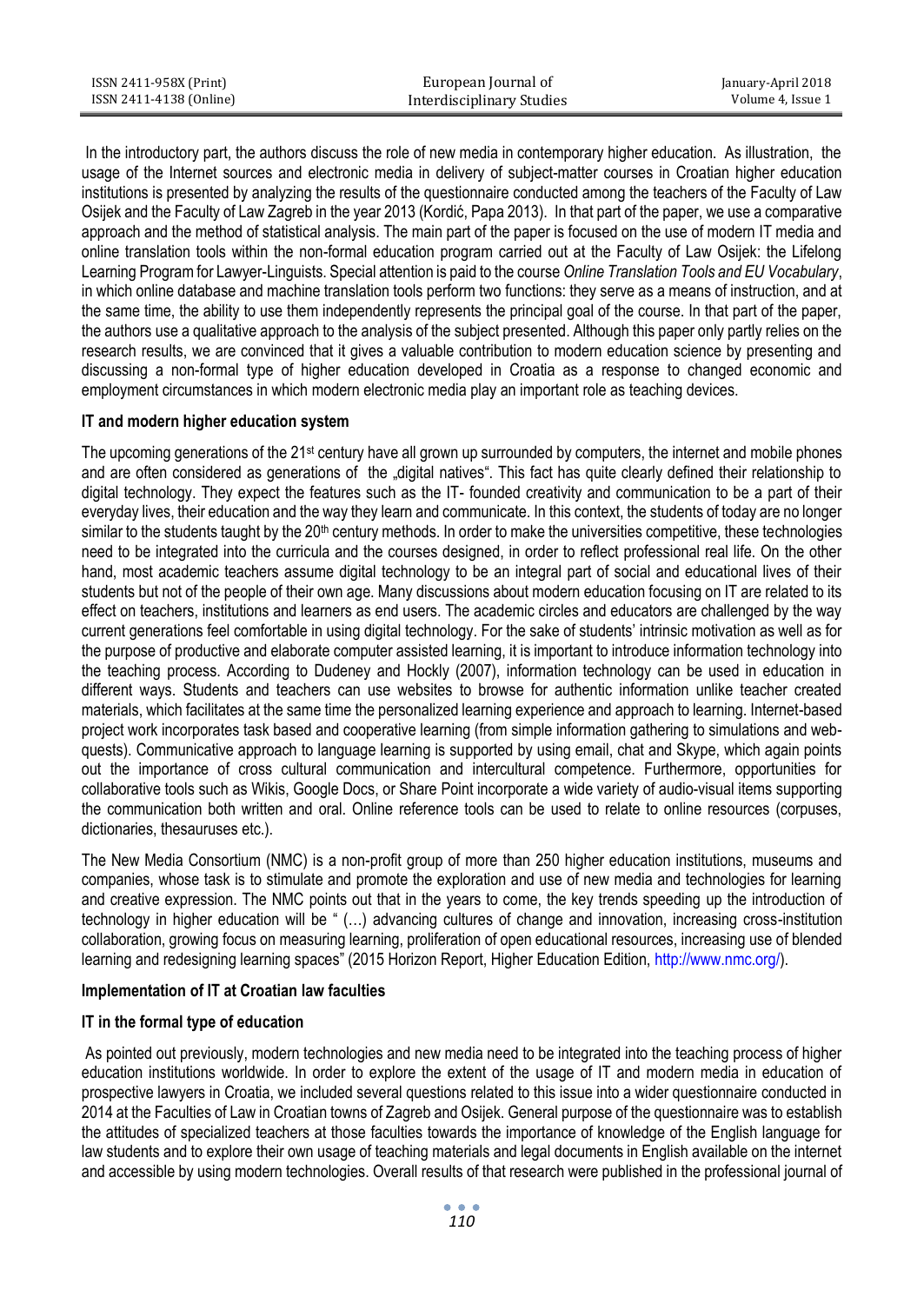| ISSN 2411-958X (Print)  | European Journal of       | January-April 2018 |
|-------------------------|---------------------------|--------------------|
| ISSN 2411-4138 (Online) | Interdisciplinary Studies | Volume 4. Issue 1  |

the Faculty of law Osijek *Pravni vjesnik* (Kordić, Papa 2014), but for the purpose of this paper we shall present and analyse the part of the research results relating to the role, function and usage of computer technologies and other new media at Croatian law faculties.

**Research results.** At the Faculty of Law Osijek, 29 out of 50 teachers participated in the research. At the Zagreb Faculty of Law, which employs 140 teachers, only 38 were willing to take part in the research. Before comparing the results gathered at the two faculties, our presumption was that the respondents at both faculties would offer similar answers. It is interesting that almost all respondents use computer technologies to prepare their lectures and most of them (95% on average at both faculties) use Power Point in delivering their lectures. The fact relevant for this paper is that 35% of specialized teachers of the Osijek faculty and 18 % of teachers of the Zagreb Law Faculty claimed that they used sources in English in teaching their courses but also recommended such sources as obligatory exam materials to their students. Those materials include textbooks, book chapters, but also court decisions and other legal documents, as well as international bills and conventions available on the internet. Such internet sources are most intensely used in teaching Private International Law, European Law, Labour and Social Law and Commercial Law. The difference in the percentage that can be observed between the two faculties may have resulted from the fact that 79% of the Osijek respondents are younger than 35 and belong to the young generation trained in using (and open to) new technologies. The percentage of recommended supplementary exam materials in English available online is high at both faculties: 82% of respondents at the Faculty of Law Osijek and 63% of respondents at the Faculty of Law Zagreb recommend to their students additional (supplementary) learning materials in English, most of which are available online. That percentage is mostly covered by the courses in Private International Law, European Law, Labour and Social Law, Commercial Law, followed by Revenue Law and Civil Law. At the Faculty of Law of Osijek the usage of teaching materials in English available on the internet is especially intensive in exercises and seminars: 80% of teachers (mostly teaching assistants) use internet materials, 30% use chapters or shorter legal texts available online and 23% use video-clips. As for student activities, at both faculties students are instructed and encouraged to use the internet sources in their academic activities. According to our respondents, law students at both faculties mostly use materials available on the Internet for writing their seminar papers (92% on average at both faculties) and for preparatory reading before courses (35% on average at both faculties). By analysing the results presented above, we can conclude that new media and IT take a significant place in preparing and delivery of most exercises and seminars at Croatian law faculties (the questionnaire was conducted at two out four law faculties in Croatia). However, the percentage of teachers using internet sources in English for their lectures and as obligatory exam materials for students is rather low, especially at the Faculty of Law Zagreb. The percentage of positive answers is substantially higher at the Faculty of Law Osijek, which is in close correlation to average age of the respondents (almost 80% of respondents are 35 and younger), and to the respondents' knowledge of English (most Osijek respondents asses their knowledge of English as very good). A relevant variable is also the fact that our respondents are mostly teaching assistants who do not deliver lectures but exercises and seminars that are primarily focussed on students' activities and additional reading. Our results indicate that teaching staff at both faculties is aware of the importance of IT in the lives of young people and in their university education, which is confirmed by the fact that student activities at both faculties are significantly oriented at the resources and possibilities of learning offered by computer technologies.

**Limitations of the research**. The relevance of the presented results for this paper may have some limitations, taking into account the fact that they primarily relate to using teaching materials in English available on the internet, and that the respondents' bodies compared here differ in number. It is indicative though, that the respondents' age and knowledge of English have significantly influenced the results. That is why we can claim that these data confirm the growing trend of implementation of computer technologies in higher education in Croatia and the fact that they have become an indispensable part both of the everyday and professional life of young generations. However, from the educators' point of view it should be highlighted that new materials from the internet and other electronic media should be selected carefully in order to be integrated in specific courses in accordance with the curriculum and the outcomes planned for specific course. This requires more workload and preparation for teachers. As Dudley-Evans and St John state: "The Internet is bringing further changes as courses can now be downloaded from all over the world. For the teacher as provider of material, the concern will largely be with evaluating and using rather than preparing materials – and they nearly require more time to preview than paper-based materials" (Dudley-Evans and St John, 2007, p. 185). In the following part of the paper, we shall present specific and intensive application of computer technologies in the informal type of education, which has been carried out at the Faculty of Law Osijek for several years now: the Lifelong Learning Programme for Lawyer-Linguists.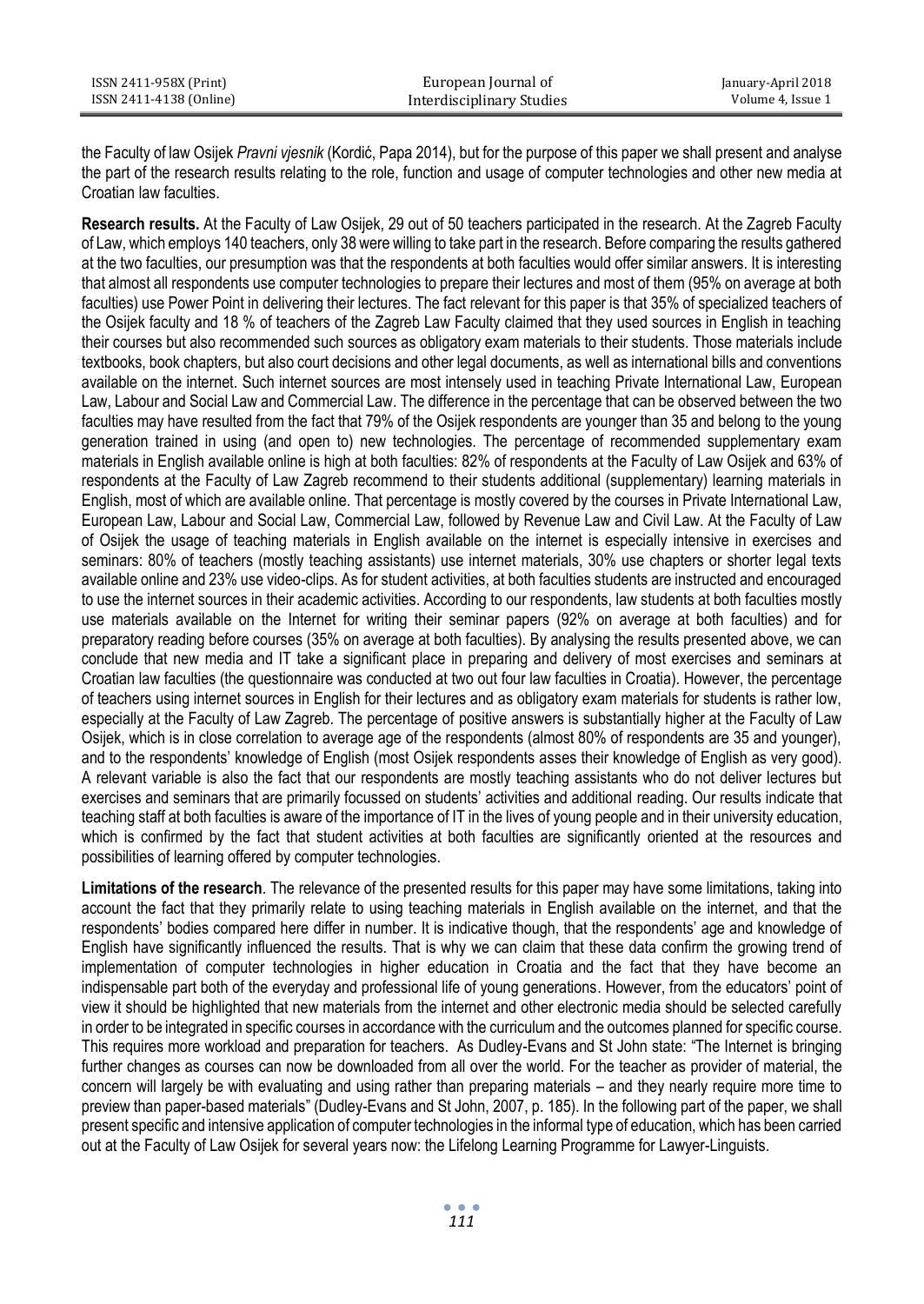| ISSN 2411-958X (Print)  | European Journal of       | January-April 2018 |
|-------------------------|---------------------------|--------------------|
| ISSN 2411-4138 (Online) | Interdisciplinary Studies | Volume 4. Issue 1  |

## **IT in non-formal education at the Faculty of Law, University of Osijek, Croatia**

Following the Strategy of Josip Juraj Strossmayer University of Osijek, the Faculty of Law made an effort to bring about prosperity and well-being of its social community. One of its strategic goals for the period 2010-2020 is to promote lifelong learning programmes as non-formal ways of education, which should equip citizens with additional competences and skills required by the labour market (Strategy, 2011: 54). In accordance with this goal, in the period of accession of Croatia to EU and its labour market, the Chair of Foreign Languages of the Faculty has developed a new programme of non-formal education that represented a direct response to economic changes and employment chances opened to Croatian legal professionals on the EU labour market. This specifically refers to professions required by European Personnel Selection Office of the EU Commission, such as translators, legal administrators and lawyer-linguists. The new programme was developed within the lifelong learning education programmes of the Faculty of law Osijek and was called the Lifelong Learning Programme for Lawyer-Linguists. The programme was accredited by the Senate of the Osijek University in 2012. Since then, it has been carried out every year in January, February and March. It encompasses seven courses with altogether 160 teaching hours, which are allocated 22 ECTS credits. Attendants are graduate lawyers with thorough foreign language knowledge (primarily English and German). This knowledge must be proved by corresponding certificates before enrolling into the programme. After passing all exams, attendants obtain certificates verified with an official stamp and signed by the Dean of the Faculty. The Programme comprises the following courses: *Introduction to the EU Law, Introduction to the Theory of Legal Translation and Terminology, Exercises in Legal Translation – English Language, Exercises in Legal Translation – German Language, Introduction to French Language of Law, Croatian Language for Lawyer-Linguists* and *Online Translation Tools and EU Vocabulary*. Modern teaching methods, Power Point presentations and EU legal documents available online are used in all the courses. Within the course *Online Translation Tools and EU Vocabulary,* possibilities offered by new computer technologies are implemented in a specific way and by using a specific teaching approach**.**

# **The course Online Translation Tools and EU-Vocabulary**

#### **Historical Background**

Translating legal texts has never been an easy task and, like any other activity involving language, it was for a very long time reserved for linguists. They also translated everything in the sphere of law, either as interpreters providing oral translation, or as translators working with texts. In this context, we may distinguish between translators of texts in the field of law and legal translators. Translators in the field of law actually translate all kinds of texts including those with legal contents and they are primarily expected to have the required linguistic knowledge and skills, which they can apply in a specific language pair. Legal translators are also primarily language experts, but they specialise in translating legal texts, for which they must also learn the essentials of law relating to the language pair(s) they translate from and into. The creation of the European Communities, which have eventually evolved into the present-day European Union, has introduced a new problem based on one of the essential principles of the Union: the principle of equality – not only of member states and their people but also of the languages spoken in them. At the time, this noble idea did not seem to be a potential source of huge problems since there were only 4 languages in question (Dutch, French, German and Italian). However, this would change drastically because the years that followed brought six enlargements of the EU with a number of new languages and thousands of new regulations for translation. What the administration and bureaucrats in the bodies of the EU were now asking for were experts who not only understood the basics of law but who themselves were legal experts in one or more fields of law, and who also possessed a very high level of proficiency in the required language pair or pairs. This turned the old ideas about translating as an exclusive domain of linguists upside down and new experts were in demand. These experts are now referred to as lawyer-linguists. Croatia has become painfully aware of the lack of such experts the moment it expressed the desire to join the EU. Only then the relevant bodies in Croatia realised that there were very few people who could take up the daunting task of translating the Acquis Communautaire into Croatian and Croatian legislation into other EU languages. This is one of the reasons why, as the accession talks between Croatia and the EU were approaching their final stage, a series of lifelong education programmes were developed equipping attendants with the necessary knowledge and skills that were in demand at the time. One of such programmes is also our programme for lawyer-linguists as a part of lifelong learning projects for lawyers.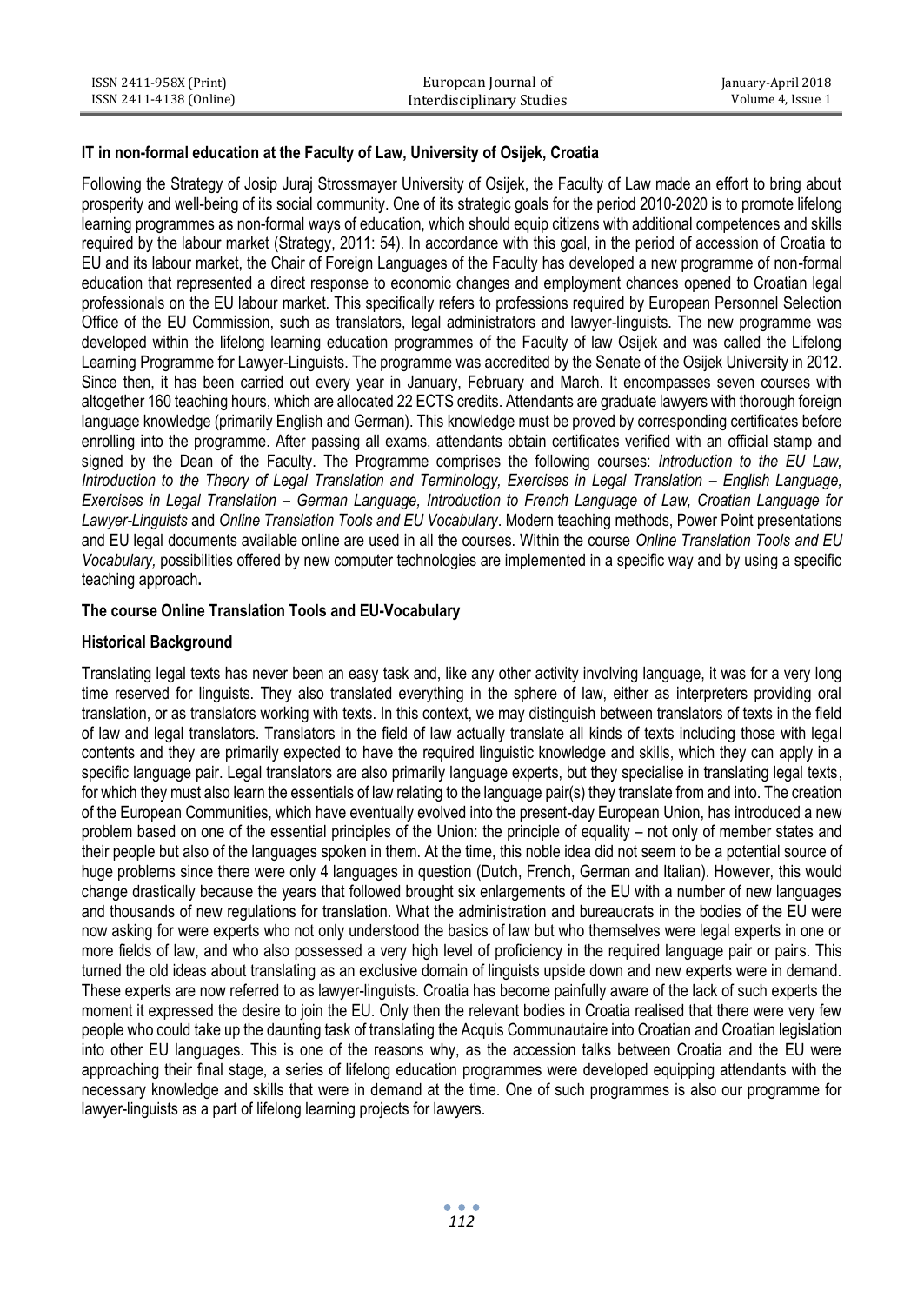| ISSN 2411-958X (Print)  | European Journal of       | January-April 2018 |
|-------------------------|---------------------------|--------------------|
| ISSN 2411-4138 (Online) | Interdisciplinary Studies | Volume 4. Issue 1  |

#### **EU-Vocabulary, Data Bases and Translation Tools**

The contents of the course Online Translation Tools and EU Vocabulary are divided into two parts covering periods: a) before the accession of Croatia to the EU and during the accession talks, and b) the period since the accession of Croatia to the EU with the localization of most of the data bases and services. This division was necessary for practical reasons, because still some materials are available only in one of the "older" official languages, and the databases have only partially been translated into Croatian). The attendants of the course are therefore instructed both how to find and access information and documents in English (as the most commonly used source language) and also how to search those databases that are available in Croatian.

**EU-Vocabulary.** The first thing one observes when reading a legal text from the EU is the number of very strange and unintelligible abbreviations using characters and digits. This is why our course includes a subject dealing with on-line databases and programmes, and why this subject starts from the explanation and definition of the commonly used abbreviations, which are used in actual search for information, data and documents.

**European Union Vocabulary Manual – EuroVoc.** EuroVoc is a multilingual and multidisciplinary thesaurus covering terminology from 21 domains and 127 sub-domains relating to all fields of activities in the EU. Its focus is on the terminology used by the European Parliament and there are currently versions of EuroVoc in 24 languages used in the EU plus Albanian, the language used in the FYROM (Former Yugoslav Republic of Macedonia) and Serbian. It can be accessed directly from its own home page offering localised versions in any of the 24 languages or from within other databases (e.g. from EurLex) in the same language version as the respective database. It is regularly updated and managed by the Publications Office and can be searched in various ways: alphabetically, by domain or by subject matter. EuroVoc can be searched on-line or downloaded freely, following different criteria. Attendants are given a demonstration of various search modes for practicing the use of EuroVoc.

**IATE.** IATE is the official site introducing InterActive Terminology for Europe. It may be the first source of information about the terminology of the EU documents but it also has some serious limitations. It is primarily intended for general audience and not for any legal or technical purposes, and there are no guarantees that the available documents actually reproduce officially adopted texts; the only exceptions are texts published in the Official Journal, which are always authentic. The portal provides initial information about the meaning of the sought term and the document(s) in which it may be found in use. Almost entire European documentation is available in four languages (English, French, German and Spanish). Most documents have also been localised and are available in all other official languages of the EU but this depends on the year of a country' accession to the EU: countries that have accessed the Union only recently – such as Croatia – only have limited (but constantly growing) number of entries. In spite of its shortcomings, IATE is a good site for any initial search for meanings of certain terms.

**EUR-Lex.** EUR-Lex offers access to all laws of the European Union including treaties, legislation and consolidated legislation, EFTA documents, preparatory acts, case law of the EU, international agreements and even questions raised in the EU Parliament. It also allows insight into national case law and measures for the implementation of national laws in the member states through N-Lex. Furthermore, users can access relevant judgments of courts in the member states and of the EU Court of Justice through the JURE (Jurisdiction, recognition and enforcement of judgments in civil and commercial matters) collection. JURE has a serious fault, however, because cases are only available in their original languages with summaries in English, French and German, so they can only be used as examples of how certain terms can be used in respective languages. Probably the most useful feature of EUR-Lex is the possibility to access directly the Official Journal (OJ) from within the EUR-Lex and to find all OJ issues that exist only in printed version. For all these characteristics, the EUR-Lex home page may well be the starting point for any research relating to EU legislation and its versions in different languages. The practical part of the subject therefore includes different search options both in the Official Journal and in the EUR-Lex URI-database with and without full information about the navigation elements (such as, for example, the OJ publication reference, or the Celex number). To start an efficient search in the EUR-Lex database, it is very useful to know the Celex number of the sought document. Celex database is the inter-institutional documentation system for Community law and it contains coded numbers of the documents published in the Official Journal (documents of the European Communities and those produced by the Court of Justice including legislation, treaties, case law and preparatory documents). The first thing attendants of the course must learn is how to interpret, understand and distinguish different Celex numbers. The attendants are only required to remember the meaning of particular parts of the Celex number and encouraged to use the Celex table that makes the search for particular types of documents a lot easier. Practical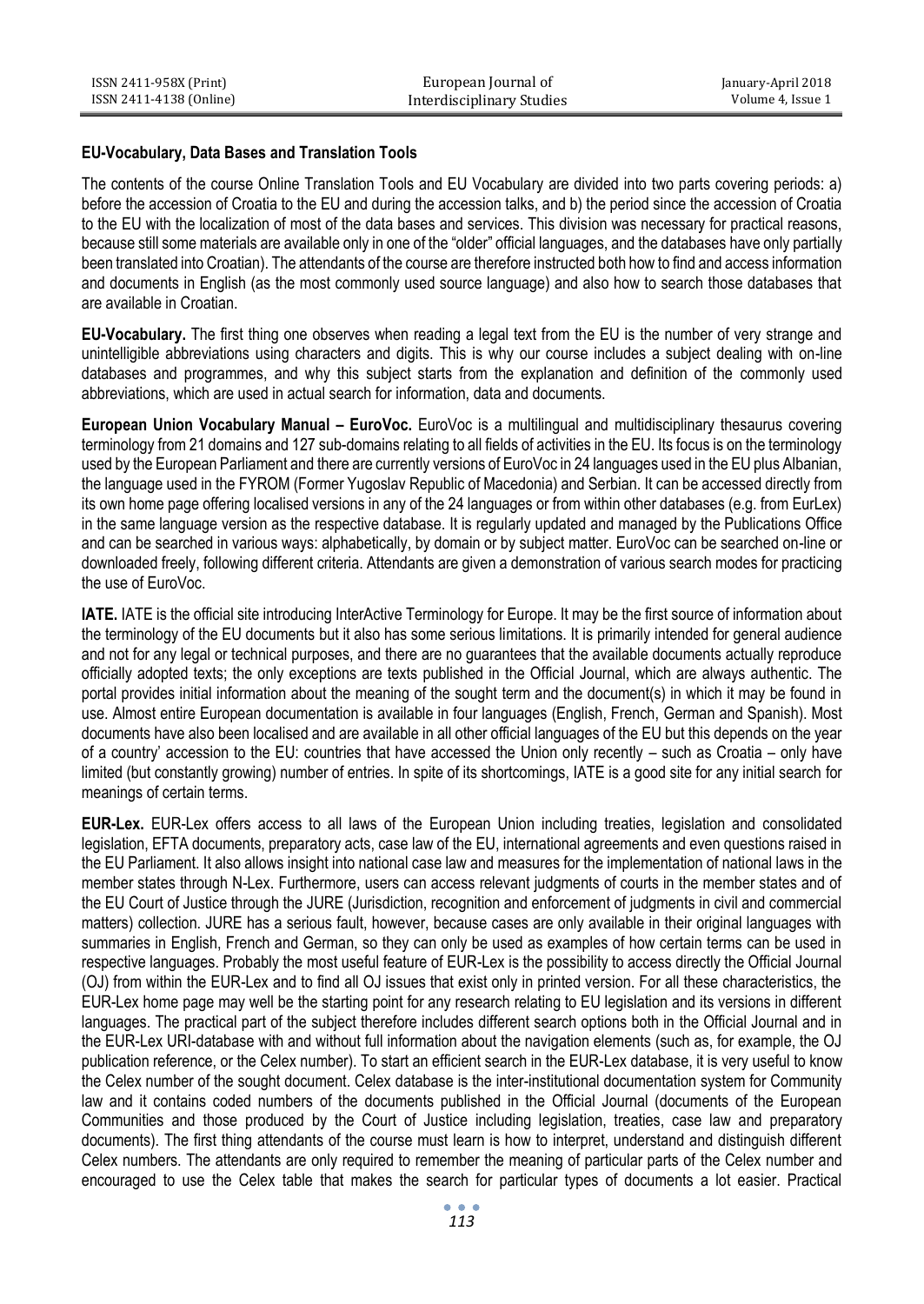| ISSN 2411-958X (Print)  | European Journal of       | January-April 2018 |
|-------------------------|---------------------------|--------------------|
| ISSN 2411-4138 (Online) | Interdisciplinary Studies | Volume 4, Issue 1  |

assignments include decoding the Celex number, using the table, interpreting the types of documents according to their Celex number, searching the database using Celex numbers and, finally, producing a Celex number for a specific type of document.

**European Union Open Data Portal.** This very useful site offers information about all data that are freely available to general public, but also to legal and language experts who can access the requested data without previous registration. The database can be searched in a vast variety of ways - from alphabetical search, search according to subject matter or subject group, search according to popularity of search topics, to search according to date of publication or according to source of information. The Portal may also serve as the starting point from which users can "jump" into other databases, such as CORDIS (EU-funded research projects database), Eurostat (statistical data from various domains within the EU), DORIE (collection of all documents issued by the European Commission), ESCO (European Skills, Competences, Qualifications and Occupations database), etc. It should be noted that ESCO is very useful not only for people seeking employment in the EU, but also for agencies providing employment. Furthermore, the Portal allows access to the already mentioned EuroVoc as well as to the DGT-Translation memory (a data-base with sentences and their direct translations into 24 languages of the EU; its content includes segments of the Acquis Communautaire and all treaties, regulations and directives adopted by the EU as part of the European legislation). Attendants of the course are instructed on how to use the most popular and helpful features of the European Union Data Portal and receive assignments to search for specific information at home.

**IPEX.** The principal function of IPEX is to facilitate inter-parliamentary cooperation in the EU by offering a platform for interparliamentary electronic exchange of all EU-related information between parliaments of the EU member states. The platform contains information about parliamentary scrutiny in EU affairs including aspects of subsidiarity and regularly updated calendar of scheduled inter-parliamentary meetings. There are also forums for the exchange of views on topical issues. The site is therefore a valuable source of nearly first-hand information about the state of affairs in the EU and in all of its members. It is primarily intended to be used by national parliaments' members and IPEX correspondents in national parliaments. However, it is also open for use to every citizen of the EU interested in inter-parliamentary communication within the EU. Citizens can access the databases as 'general users' who can only search the data base or as 'authentified users' who can also store the searched documents but first have to create an account with IPEX. The portal is fully operational only in English with parts that have been localised in other EU languages. In addition to search options for the portal, attendants of the course are also informed about other databases accessible from the IPEX website (ECPRD, ECPRD and the Council of Europe).

**TAIEX.** TAIEX is the Technical Assistance and Information EXchange instrument of the European Commission. This tool was of great importance for Croatia as the candidate for EU membership, but it also remains operational and usable in the years of adjustment after the accession. It offers information about European neighbourhood policy and funds available for the financing of cross border cooperation and other activities. One serious limitation of the site is that it is intended exclusively for the experts from the public administration of the member states. However, as Croatia has become a full member of the EU, its citizens can apply for the status of registered experts willing to assist future candidates for Union membership in their preparation for accession. Since this largely applies to Croatia's neighbouring countries, attendants of our course are well advised to consider the possibility and maybe apply for the status of registered experts.

**TED.** TED (Tenders Electronic Daily) is an online version of the Supplement to the Official Journal of the EU focusing on public procurement. The course attendants are informed about its contents and options it offers, because it provides free access to business opportunities from the EU, the European Economic Area and even beyond that with information published in all 24 official languages of the EU. After registration, users can personalise their search profiles, receive email alerts about available positions, etc. All this makes this portal unavoidable for anyone seeking quality employment in the EU.

#### **Machine Translation (MT) and Machine Assisted Translation (MAT)**

The vast number of documents and other written information produced daily in the bodies and institutions of the EU must be made available at least in all working languages and preferably also in all other of the 24 official languages of the EU. This puts an enormous burden on the translation service provided by the member states and administered by the DGT (Directorate General for Translation) responsible for the translation services. The  $21^{st}$  century with its many technological wonders has brought some relief for translators of some languages by providing automated/machine translation for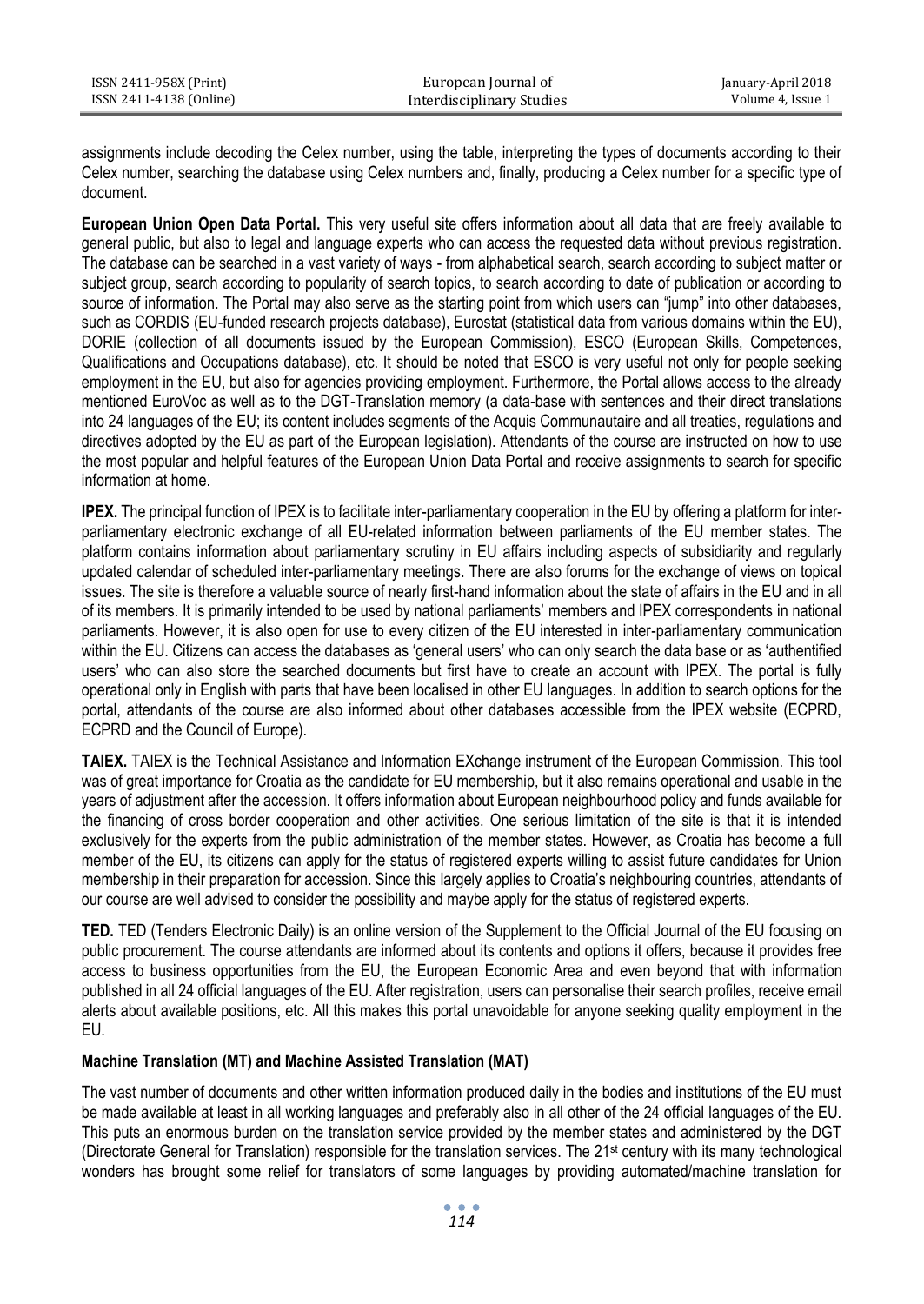| ISSN 2411-958X (Print)  | European Journal of       | January-April 2018 |
|-------------------------|---------------------------|--------------------|
| ISSN 2411-4138 (Online) | Interdisciplinary Studies | Volume 4, Issue 1  |

particular language pairs. Years of use and experience have resulted in drastic improvements of the service in some languages so that today translations between particular language pairs (e.g. English < - > German; English < - > French or French < - > Spanish) work almost flawlessly rendering instant translations of most communicated documents. These translations must be proof-read by translators to eventually become official. Unfortunately, machine translation software was primarily oriented towards the so-called "big" languages, and Croatian is not one of them so that, for the time being, machine translation is still unavailable, while machine assisted translation is merely an option for translators of Croatian. Nevertheless, course attendants must be informed about the possibilities offered by automated translation tools.

**Machine/Computer Translation.** At the moment, there is no quality machine translation software for Croatian either as target or source language. However, the principle on which the software operates for other languages raises the hope that at some time in the future machine translation will be also available for Croatian. The principle is very simple: the translation software searches a vast database that contains previously produced documents in all available language versions. The software then re-samples texts by simply replacing the text in the source language with already existing sentences from other texts from the target language database. This requires an enormous bank of texts so it is rather a matter of time needed for a language to fill the text bank before any language could be translated by machines and only proofread by humans. What now works with the working languages in the EU will one day also work with Croatian as well.

**Machine/Computer Assisted/Supported Translation.** Unlike the machine translation where the machines do all the work and humans only exercise control, machine assisted translation still requires a lot of human work, and unlike machine translation, which is still out of reach for most "small" languages such as Croatian, machine assisted translation is also available for these languages. Here the users have a choice between word translators and text translators, which are obviously a better solution since they work with entire texts. There is also the choice between freely accessible translation services such as Google Translator or Babylon and commercial online translation services provided by many local companies in their respective countries. The problem with free translation services is that the translation is not always of good quality, especially (again) for "small" languages; commercial online translation services, on the other hand, may be quite expensive. Both these types of services also share a common feature: the user has no influence on the translation process – one can only work on the finished text. The good news here is that Croatian translators can use localised commercial translation software for language pairs such as English – Croatian/Croatian – English or German – Croatian/Croatian – German that works quite well. The software can be purchased and installed on the user's PC and it comes with a renewable 1-year license for one machine. Since this is the only quality translation software available on the market, course attendants are given a demonstration of how to use the programme and how to make it progressively more efficient. The programme can be "taught" about the language by editing texts while they are being translated, by expanding the programme's dictionary database and by feeding finished translations into the programme's memory (so that eventually it will work almost in the same way as machine translation programmes do). The attendants can download a trial version of the programme with limited functionality (but offering most of the important options for users) and practice its use by translating a text they receive as a home assignment.

#### **Conclusion**

From its earliest days, the EU has been developing a specific language of administration that had to be incorporated into all official languages in use in the member states. This includes all of the treaties, directives, recommendations and other legal documents and materials that have been produced in the Communities since their foundation and that are now known as the Acquis Communautaire. Its translation into the respective language is the first step any candidate for membership in the EU must take. In the past almost 70 years since the birth of the present-day EU many things have changed, and that also includes the amount of materials, programmes, databases and other forms of aid for the translators in EU institutions, all of which is now provided by the DGT – Directorate General for Translation. In this paper we have tried to demonstrate how foreign language teachers at the Faculty of Law, University of Osijek, responded to new requirements that modern higher education system is faced with in the new circumstances of the 21<sup>st</sup> century. It was by developing of a non-formal type of education programme – the Lifelong Learning Programme for Lawyer-Linguists, in which electronic media play an important role and in which possibilities they offer are excessively used. They are most intensely applied within the course *Online Translation Tools and EU Vocabulary*, in which modern media not only serve as devices for teaching translation, but their skilful use also represents the principal goal of the course.

There is no doubt that new media and IT will play an even more important role in formal and non-formal types of education in the future. This fact, however, represents a new challenge and new requirements for teachers who should be instructed